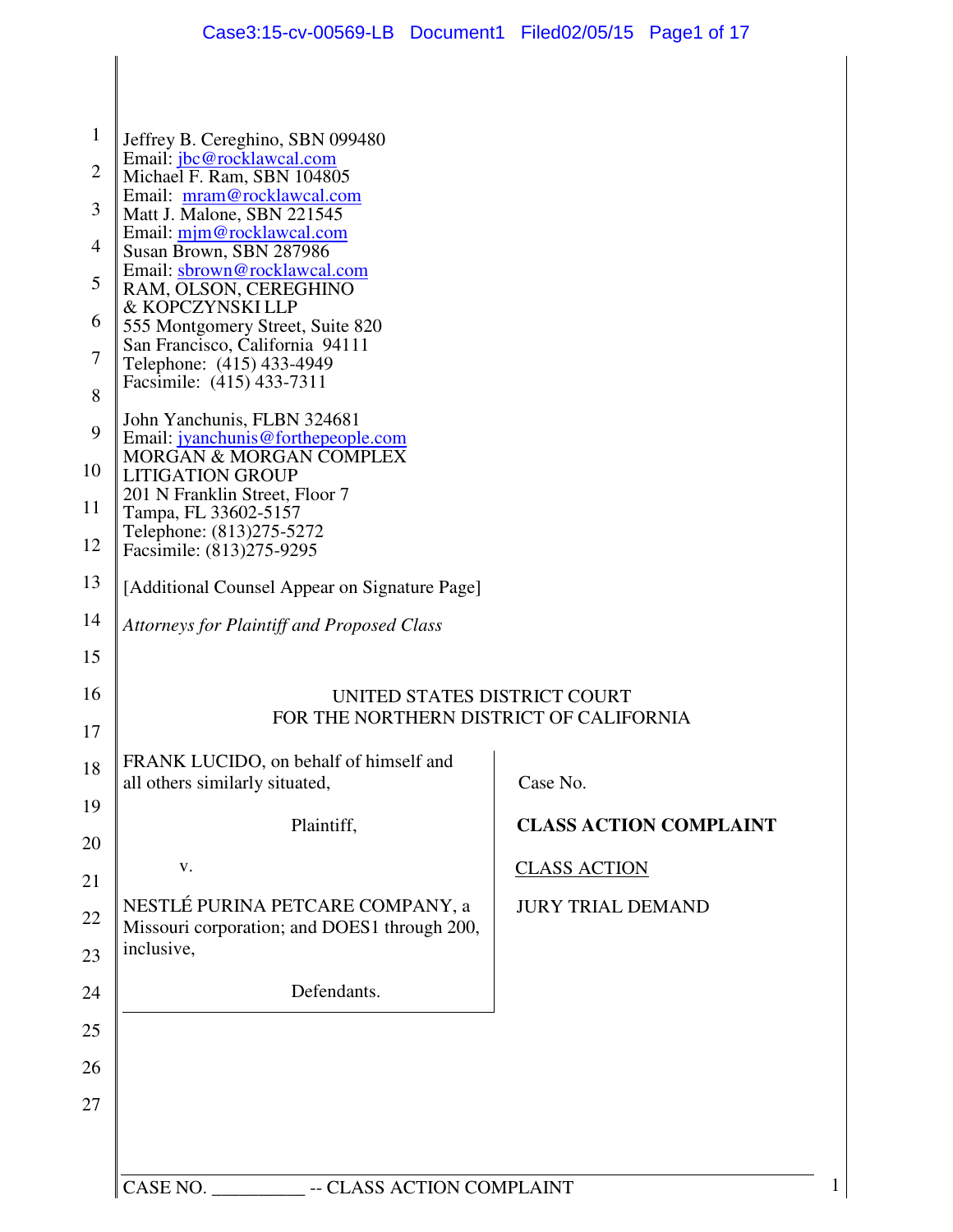1 2 3 4 5 6 7 8 9 10 11 12 13 14 15 16 17 18 19 20 21 22 23 24 25 26 27 Plaintiff FRANK LUCIDO, on behalf of himself and all others similarly, avers this class action Complaint against Defendant Nestlé Purina Petcare Company ("Nestlé Purina"). **I. NATURE OF THE CASE**  1. Mr. Lucido brings this Class Action on behalf of all persons who purchased Beneful brand dog food in the four years prior to the filing of this complaint and whose dogs became ill or died as a result of eating Beneful. Beneful contains substances that are toxic to animals and that have resulted in the serious illness and death of thousands of dogs. **II. PARTIES**  2. Plaintiff Frank Lucido has at all material times been a resident of Discovery Bay, County of Contra Costa, California. 3. Defendant Nestlé Purina ("Defendant" or "Nestlé Purina") manufactures, distributes, markets, and sells pet foods, including Beneful. It is a Missouri corporation, with its principal place of business at Checkerboard Square, St. Louis, Missouri. It does business in California and throughout the United States of America. Nestlé Purina has sold dog food since 1957, and has sold Beneful since 2001. It has spent millions of dollars promoting trust and confidence among consumers in its pet food products. It holds itself out to the public as a manufacturer of safe, nutritious and high-quality pet food. **III. JURISDICTION**  4. This is a proposed class action. 5. Members of the proposed Class are citizens of California and the United States. Plaintiff is informed and believes that more than two-thirds of the proposed Class members are citizens of states different from the home state(s) of Nestlé Purina. 6. The aggregate claims of the individual Class members exceed the sum or value of \$5,000,000, exclusive of interest and costs. 7. Jurisdiction is proper in this Court pursuant to 28 U.S.C. § 1332(d).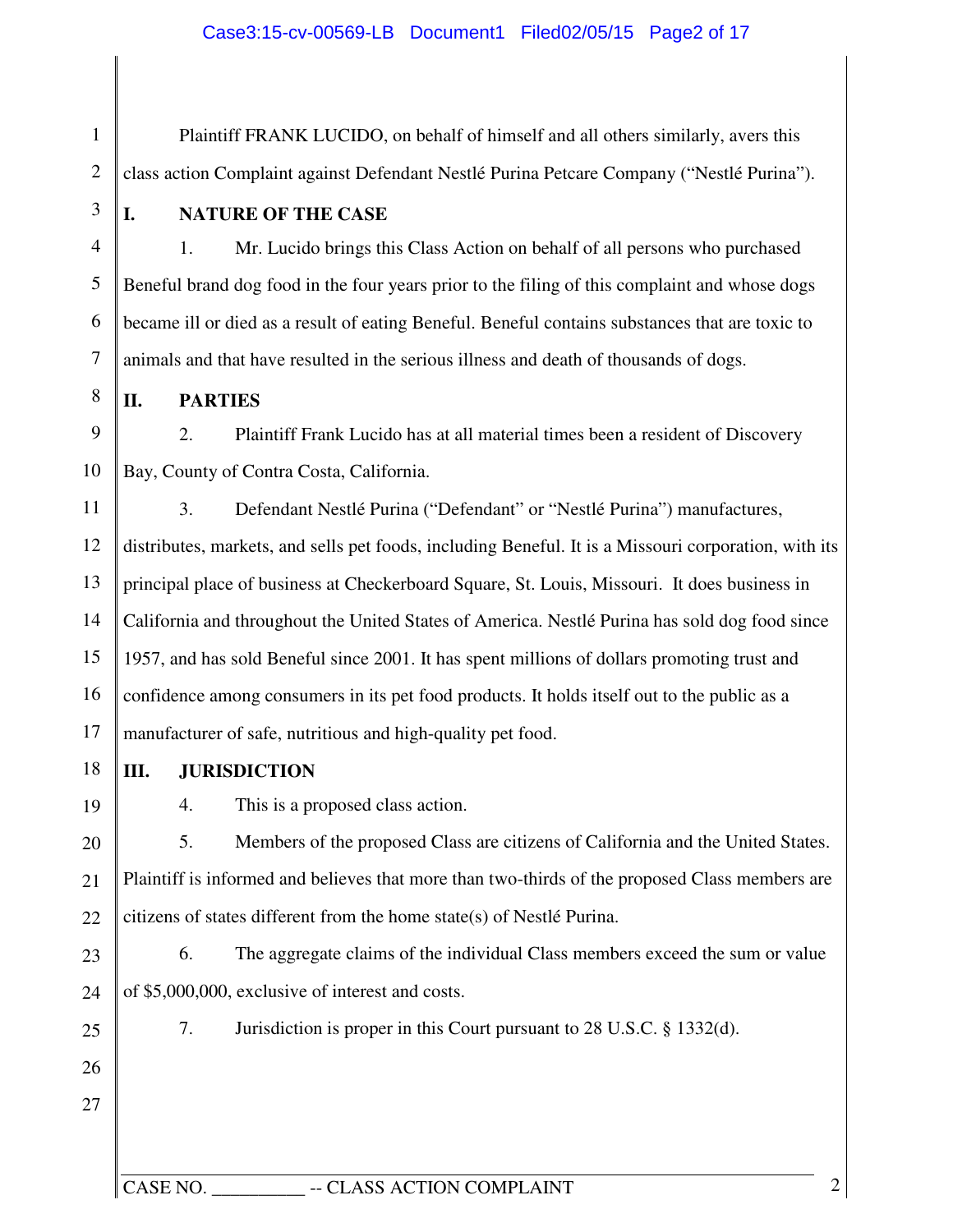### Case3:15-cv-00569-LB Document1 Filed02/05/15 Page3 of 17

1 2 3 4 5 6 8. Nestlé Purina intentionally avails itself of the markets within California through the promotion, sale, marketing, and distribution of its products, including Beneful, and has sufficient minimum contacts in California that it is subject to personal jurisdiction here. Nestlé Purina is deemed to reside in this District pursuant to 28 U.S.C. § 1391(c). Nestlé Purina also committed the tortious acts that are the subject of this complaint in California, and within this district.

7

9. Venue is proper in this District under 28 U.S.C. §1391(a).

8 **IV. FACTUAL ALLEGATIONS** 

9

17

18

19

20

21

22

23

24

25

26

27

### **A. Beneful Kibble Dog Food**

10 11 12 13 14 15 16 10. Nestlé Purina manufactures, markets, distributes, and sells dog food, including "wet" dog food, dog treats, and a variety of dry "kibble" style dog foods under the brand name "Beneful." This class action concerns "kibble", which includes "Purina Beneful Healthy Weight"; "Purina Beneful Original"; "Purina Beneful Incredibites", and "Purina Beneful Healthy Growth For Puppies", "Purina Beneful Healthy Smile", "Purina Beneful Healthy Fiesta", "Purina Beneful Healthy Radiance", and "Purina Beneful Playful Life" (together, "Beneful"). The packaging in which Nestlé Purina sells Beneful states:

- "Satisfaction Guaranteed. If you're not happy, we're not happy. Complete satisfaction or your money back…"
- "At Purina, we're unconditionally devoted to pets. We've dedicated over 80 years to developing the high-quality products that satisfy the needs of dogs and cats."
	- "100% Complete and Balanced Nutrition"
- "Yes, dogs can have it all—and should! How? A special blend of wholesome ingredients, including grains, real beef, and accents of vitamin-rich veggies! It gives dogs the complete nutrition they need and a taste they love." (Beneful Original)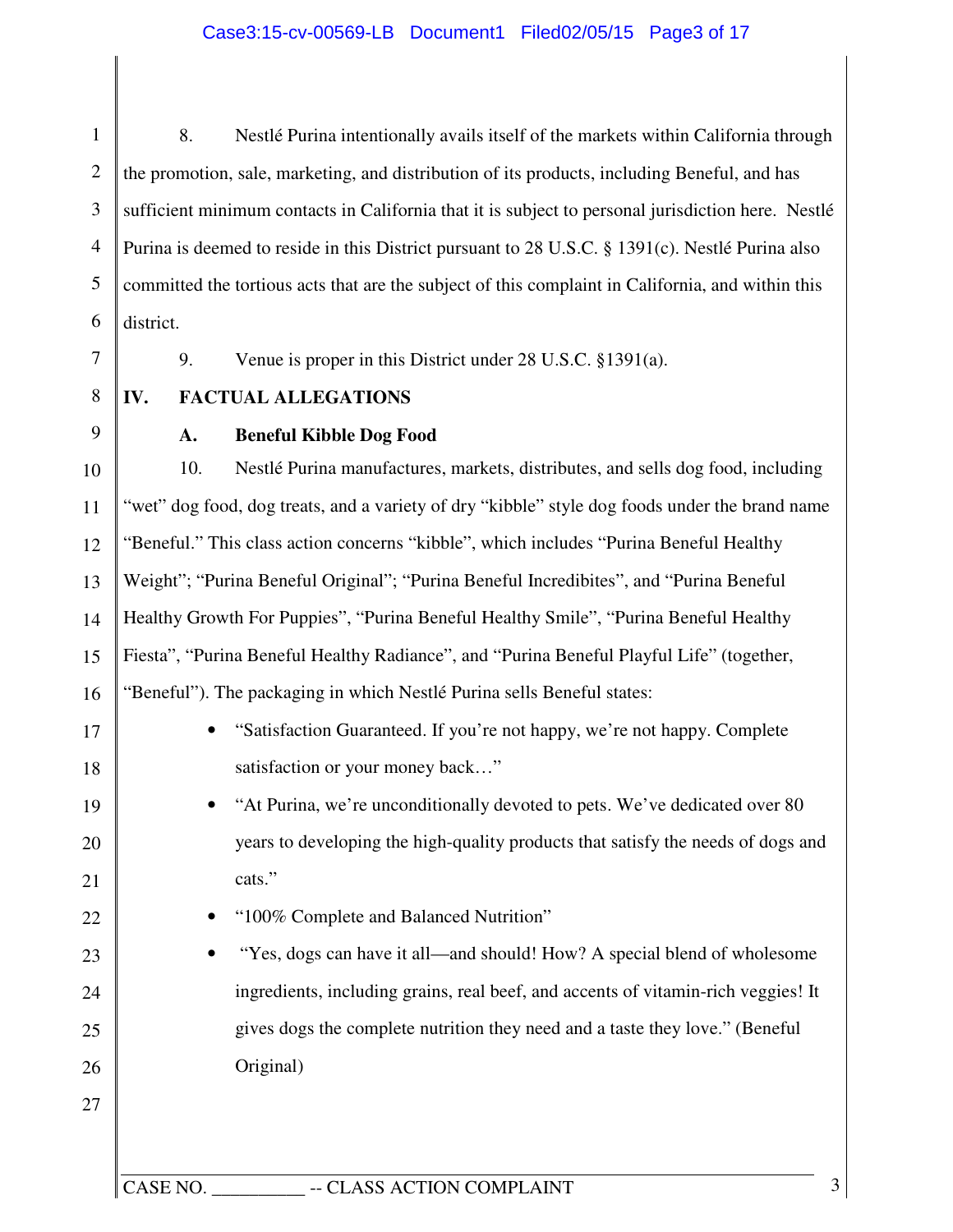|           | "Made with wholesome rice, real chicken, soy, and accented with veggies and                                                                                                                                                                                                                                                                                                                                              |
|-----------|--------------------------------------------------------------------------------------------------------------------------------------------------------------------------------------------------------------------------------------------------------------------------------------------------------------------------------------------------------------------------------------------------------------------------|
|           | apples, it has the complete nutrition adult dogs need" (Beneful Healthy                                                                                                                                                                                                                                                                                                                                                  |
|           | Weight)                                                                                                                                                                                                                                                                                                                                                                                                                  |
|           | "With real chicken, wholesome rice, and accents of vitamin-rich veggies, it has                                                                                                                                                                                                                                                                                                                                          |
|           | the complete nutrition puppies need" (Beneful Healthy Growth for Puppies")                                                                                                                                                                                                                                                                                                                                               |
|           | "When your puppy is grown, Beneful has so many delicious ways to help keep                                                                                                                                                                                                                                                                                                                                               |
|           | him healthy and happy." (Beneful Healthy Growth for Puppies)                                                                                                                                                                                                                                                                                                                                                             |
|           | In the past four years, consumers have made more than 3,000 online complaints<br>11.                                                                                                                                                                                                                                                                                                                                     |
|           | about dogs becoming ill, in many cases very seriously ill, and/or dying after eating Beneful.                                                                                                                                                                                                                                                                                                                            |
|           | The dogs show consistent symptoms, including stomach and related internal bleeding, liver                                                                                                                                                                                                                                                                                                                                |
|           | malfunction or failure, vomiting, diarrhea, dehydration, weight loss, seizures, bloat, and kidney                                                                                                                                                                                                                                                                                                                        |
| failure.  |                                                                                                                                                                                                                                                                                                                                                                                                                          |
| $\bullet$ | On January 31, 2015, one week after Mr. Lucido's dog died, a pet owner reported,<br>"after eating Beneful for just over a week, my dogs liver failed. She was drinking way<br>more than usual, stopped eating and was vomiting. She spent 2 days in intensive care<br>with IV fluids and antibiotics."                                                                                                                   |
|           | On December 23, 2014, another pet owner reported: "we started using Beneful dog food<br>for our 9-year old dog Roxie a few weeks ago. A few days later our dog started going to<br>the bathroom all over our house. She also started drinking a lot more water than<br>usualbrought her to the Vet for blood work and her liver functions were really<br>highTwo days later our dog had passed away in our family room." |
|           | On October, 19, 2014, another pet owner reported: "My dog Daisy started getting bad                                                                                                                                                                                                                                                                                                                                      |
|           | sick after my vet recommended Purina Beneful dog food. She's vomiting, very weak,<br>dehydrated, lethargic, couldn't walk. She's always been a happy playful yorkie. We                                                                                                                                                                                                                                                  |
|           | been to vet, spend 300 dollars on her."                                                                                                                                                                                                                                                                                                                                                                                  |
|           | "Dog (8 years old) getting surgery on 10/20/2014. Vet said it was bladder stones, large<br>ones. Asked us what type of dog food we use. Beneful. He said that makes sense, a lot<br>of dogs come in with this condition, always Beneful." - published October 17, 2014.                                                                                                                                                  |
|           | "My 1 1/2 year old dog has been suffering with vomiting, diarrhea, lethargic and no<br>desire to eat for the last three weeks. We've been back and forth to the vet and vet<br>hospital many times. I've spent over \$6,000 on overnight stays and exploratory<br>surgeryMy dog had been home for four days and all he was eating was chicken,                                                                           |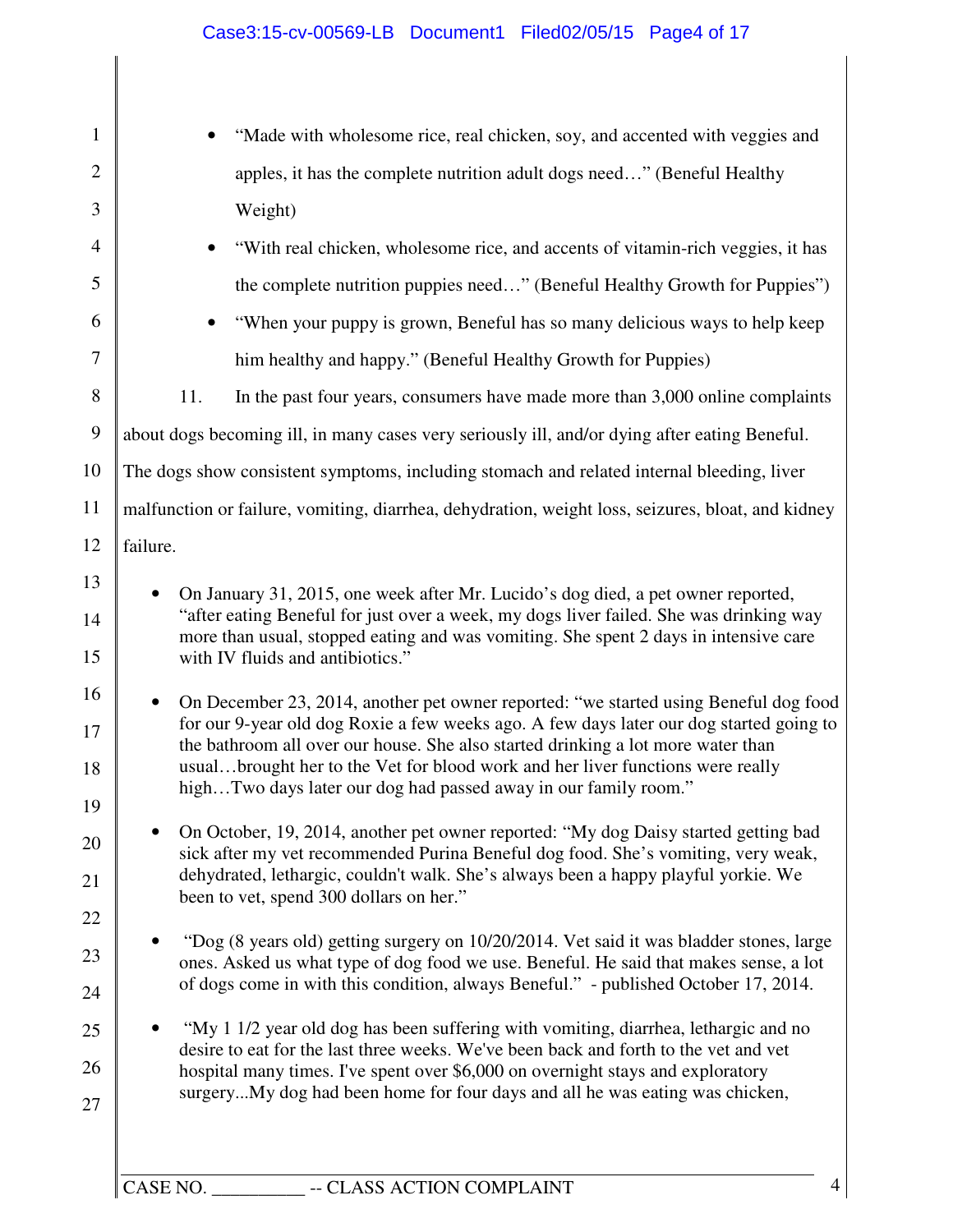cheerios, yogurt and pumpkin. Last night he ate beneful and today we are back to square one...This food should not be on the market!!" Published October 2, 2014.

- "I rescued a very healthy pug three years ago. About two and a half years ago I had a coupon for Beneful. My dog got very sick stopped eating was weak and had loose diarrhea…Three months later my wonderful dog was dead. I sent the UPC to Beneful. They reimbursed me for the vet bills that were about \$700.00." Published September 21, 2014.
- "We ran out of dog food one day and my husband brought home a bag of Beneful Healthy Fiesta...My 5 year old shar pei ate half a bowl and the next morning was kinda mopey looking. I came home from work that night and he was throwing up bile everywhere. We tried giving him water and he wouldn't even drink. The next morning I found my dog dead. Up until the day this food was given to him, he was a lively and happy dog. I attribute his death to this horrible dog food that is still being sold. After reading all of the complaints on this dog food, Purina should be ashamed and made to take this brand off of the shelves." Published September 20, 2014.
- 11 12 13 14 15 16 17 • "…I bought a bag of Beneful from Walmart. I weened my dog into it using the remainder of her science diet. As soon as she started eating the Beneful on its own, she would throw it up. Every night for a week I would be woken up by her puking. On Sunday I switched her back to the regular science diet (not sensitive) but she wouldn't eat it so I tried giving her Beneful and she wouldn't eat that...We're talking about a dog who LOVES her some boiled chicken. Anyway after 3 days of her not eating anything except grass and barely drinking any water I took her to the vet. They took her temperature rectally and when they pulled out the thermometer there was blood. After lab work was done and came back clear, they did some feeling around and found her lower intestine to be swollen. She has never had issues like this before…" Posted September 4, 2014.
- 18 19 20 21 22 • "After opening a new bag of Playful Life by Beneful my dog was horribly sick. He was vomiting, diarrhea, lethargic, wheezing and couldn't walk or eat. We rushed him to the vet where he was put on steroids, IV to re-hydrate and antibiotics. He almost died. He was there for four days…This past Monday we started him back on Beneful (the same bag). He was worse than before in just hours. We got him to the hospital and the vet got him on an IV and flushed his system. He was sure it was this Lot of food." Posted August 7, 2014.
	-

1

2

3

4

5

6

7

8

9

10

23

24

25

26

- 12. On information and belief, these illnesses and deaths were caused by substances
- in Beneful that are toxic to dogs, including, but not limited to:
	- 1. **Propylene glycol,** an automotive antifreeze component that is a known animal toxin
		- and is poisonous to cats and dogs.
			- (http://www.petpoisonhelpline.com/poison/propylene-glycol/) Nestlé Purina lists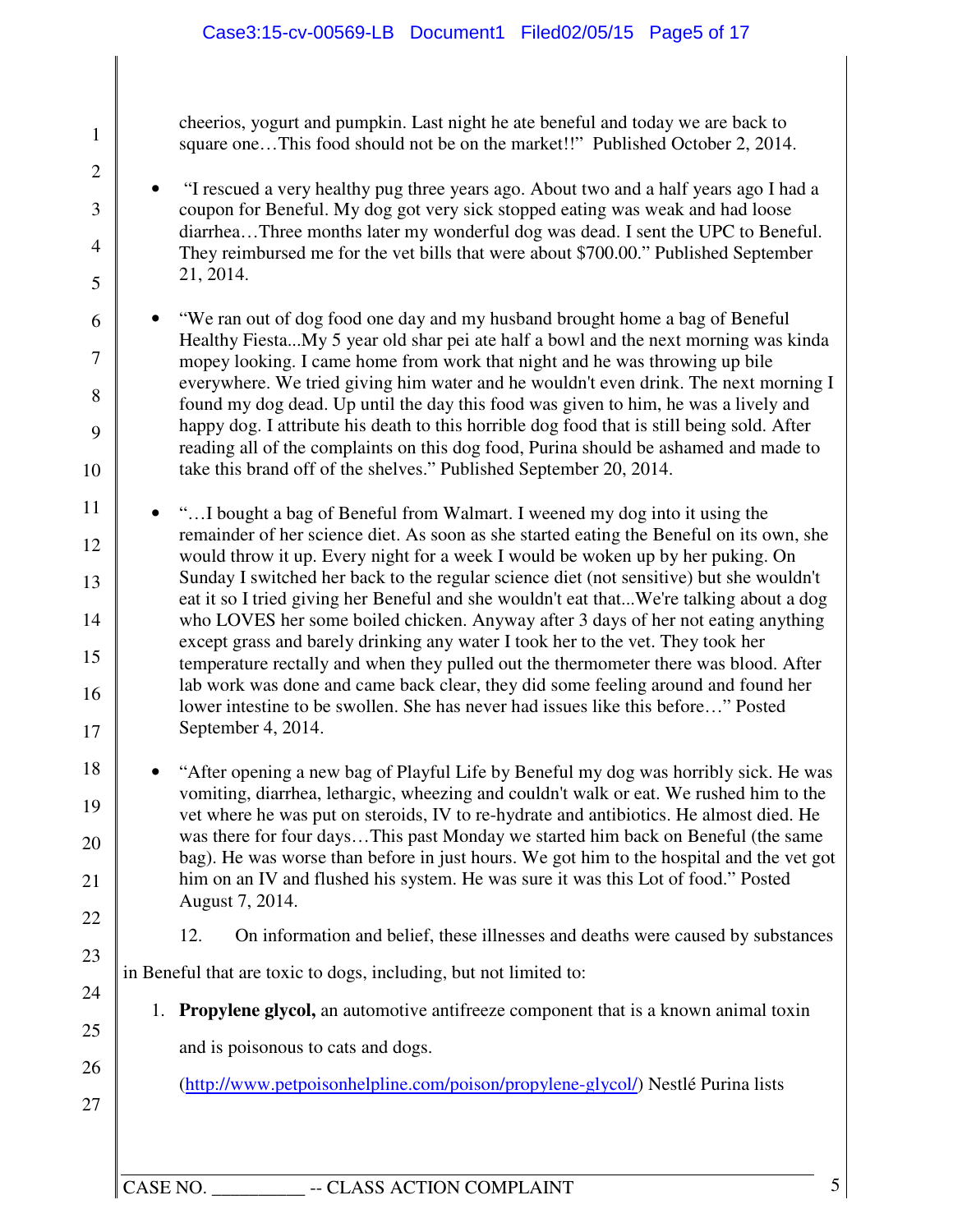### Case3:15-cv-00569-LB Document1 Filed02/05/15 Page6 of 17

propylene glycol high in the ingredient list of every formulation of Beneful. On information and belief, Nestlé Purina adds it to Beneful to retain the food's moisture. The FDA has prohibited the use of propylene glycol in cat foods. 21 CFR 589.1001. The regulatory prohibition is known to Nestlé Purina as a manufacturer of cat foods. 2. **Mycotoxins,** a group of toxins produced by fungus that occurs in grains, which are a principal ingredient in Beneful. Independent consumer advocate group The Association for Truth In Pet Food conducted testing of Beneful Original and found that it contained dangerous levels of mycotoxins. (http://associationfortruthinpetfood.com/wpcontent/uploads/2015/01/PFTestInfoGraphic.jpg) Mycotoxins are a known, significant health risk to dogs. Consumer complaints about Beneful report symptoms that are consistent with mycotoxin poisoning. (http://news.cornell.edu/stories/2005/12/vetcollege-caring-dogs-poisoned-contaminated-food).

13

12

1

2

3

4

5

6

7

8

9

10

11

**B. Plaintiff's Experience with Beneful** 

14 15 16 13. Mr. Lucido and his family owned three dogs: Nella, a four-year old purebred German Shepherd sired by a champion show dog; Dozer, an eight-year old English Bulldog; and Remo, and eleven year-old Labrador.

17 18 19 20 21 22 14. In late December 2014 or early January 2015, Mr. Lucido purchased a bag of Beneful for the first time. He subsequently purchased two additional bags. Between late December or early Janaury 2015 and approximately January 15, 2015, all three dogs ate exclusively Beneful. Notably, due to home renovations Mr. Lucido had undertaken at the time, the three dogs were housed at different homes and were kept in different environments during the relevant time period

23 24 25 26 15. On approximately January  $15<sup>th</sup>$ , 2015, Mr. Lucido's wife noticed that Nella, his healthy German Shepherd, was losing large amounts of hair and producing an unusual and unpleasant odor. Mr. Lucido became concerned about the possibility that Beneful was causing this. Shortly thereafter, on the night of January  $17<sup>th</sup>$ , Nella became violently ill. Veterinary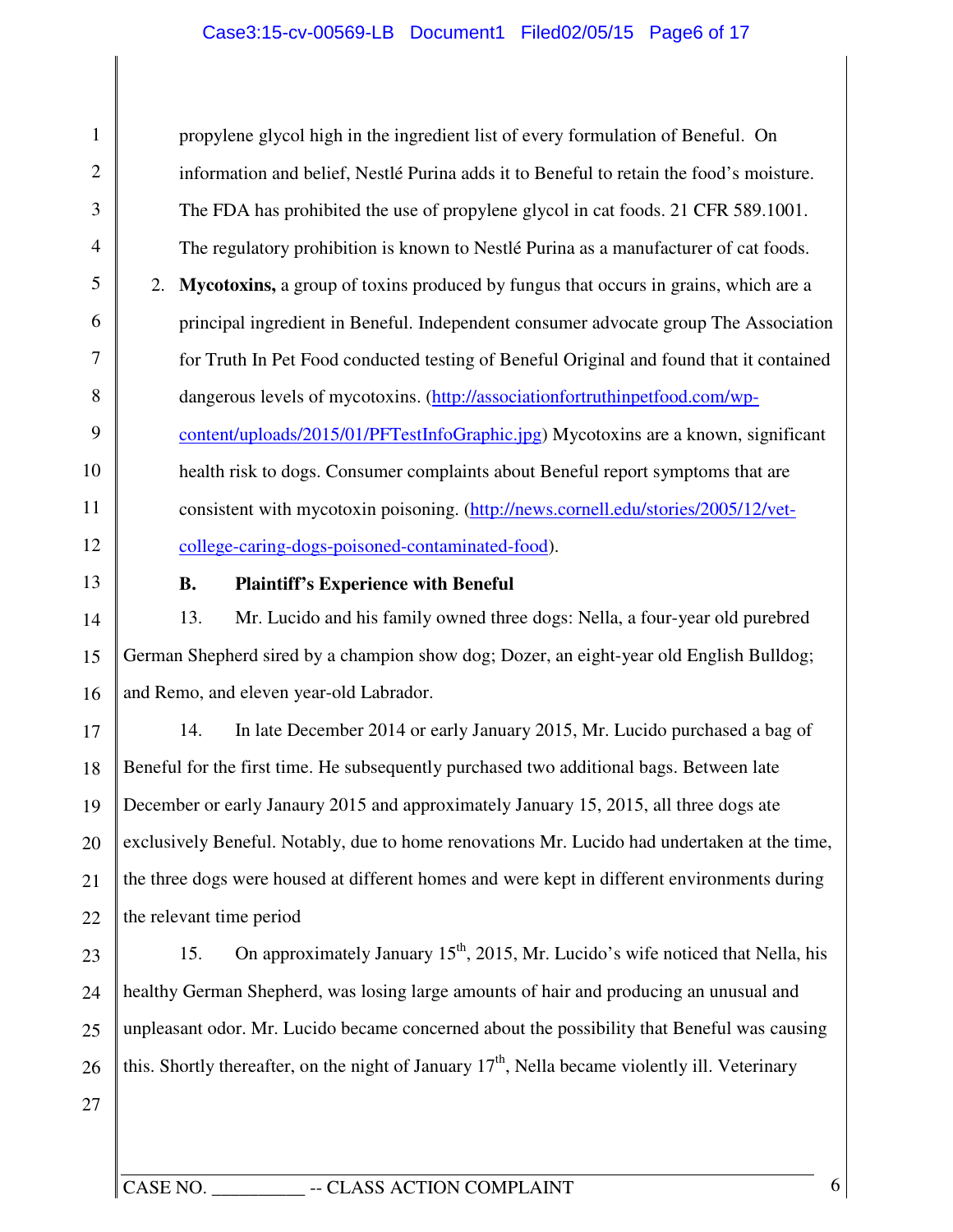### Case3:15-cv-00569-LB Document1 Filed02/05/15 Page7 of 17

1 2 3 4 examination and testing revealed signs of internal bleeding in her stomach and liver malfunction consistent with poisoning. Nella continues to have ongoing health problems and Mr. Lucido has incurred significant veterinary and pharmaceutical expenses treating these problems.

5 6 7 8 9 16. During this time, Mr. Lucido noted that his English Bulldog, Dozer, appeared lethargic. On January  $23^{rd}$ , less than one week after Nella fell ill, Mr. Lucido's wife went into the yard to feed Dozer and found him dead. Post-mortem veterinary examination revealed signs of internal bleeding in the dog's stomach and lesions on his liver, much like Nella. Mr. Lucido is currently awaiting the results of post-mortem toxicology testing on Dozer.

10 11 17. Mr. Lucido's third dog, the Laborador named Remo, has been unwell since shortly after Dozer's death and is currently undergoing medical testing.

12 13 14 15 18. As a result of Nestlé Purina's conduct, Mr. Lucido and the Class have suffered economic losses including the purchase price of Beneful and veterinary and related medical expenses. Mr. Lucido and Class members whose dogs have died have also lost the fair market value and the additional unique value of their pets.

16

21

22

23

24

25

26

27

### **V. CLASS ACTION ALLEGATIONS**

17 18 19 20 19. Mr. Lucido brings this claim, pursuant to Rule 23 of the Federal Rules of Civil Procedure, on behalf of a class and one subclass. As set forth below, this class action satisfies the numerosity, commonality, typicality, adequacy, predominance and superiority requirements. Mr. Lucido brings this suit on behalf of the following class and subclass:

a. The Class: All persons residing in the United States who purchased Beneful dog food in the past four years and who incurred any out of pocket costs due to illness, injury or death of their dog resulting from the ingestion of Beneful.

b. The California Subclass: All persons residing in the State of California purchased Beneful dog food for personal or household use and not for resale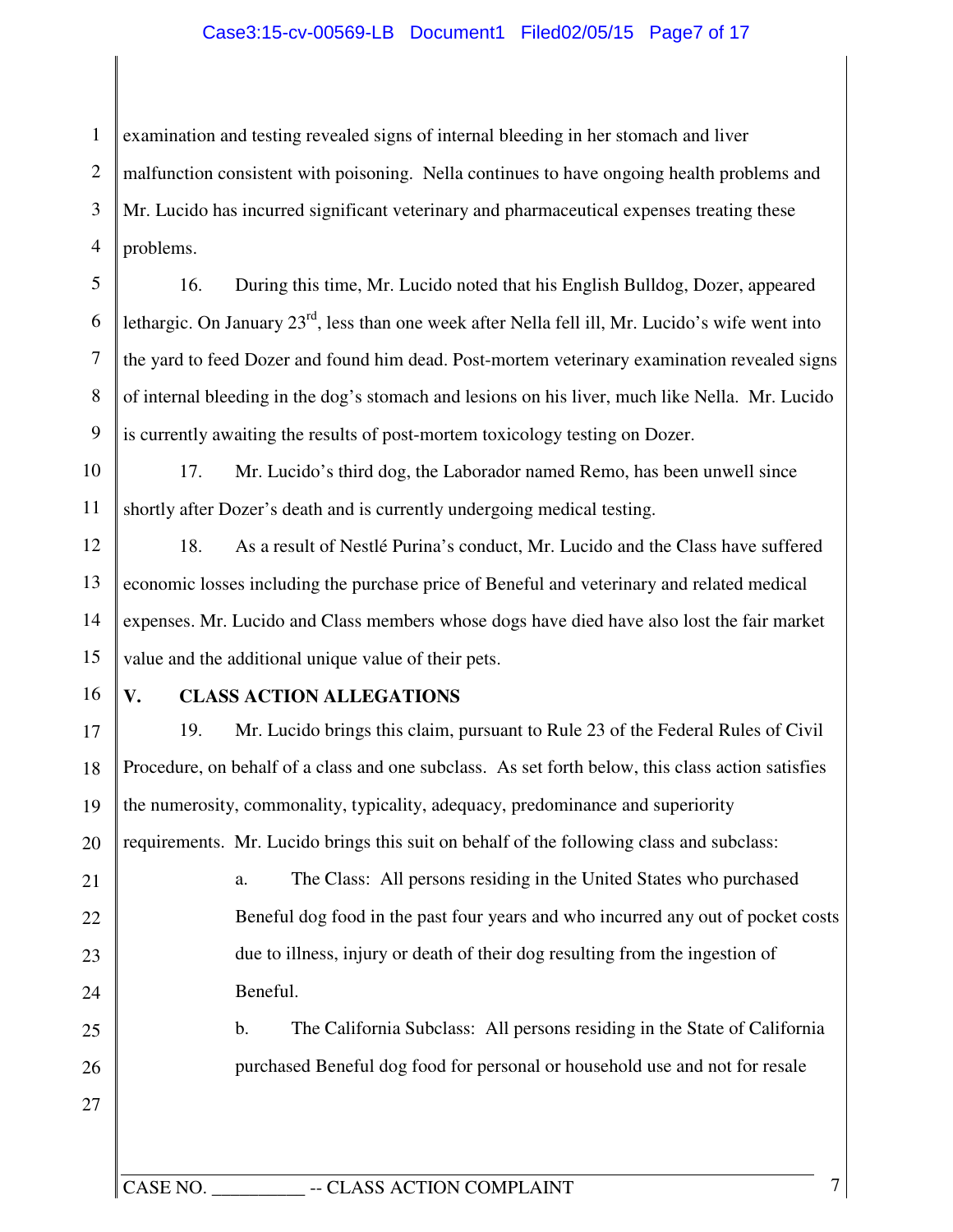# Case3:15-cv-00569-LB Document1 Filed02/05/15 Page8 of 17

| 1              |              | within the last four years who incurred any out of pocket costs due to illness,                  |
|----------------|--------------|--------------------------------------------------------------------------------------------------|
| $\overline{2}$ |              | injury or death of their dog resulting from the ingestion of Beneful.                            |
| 3              | 20.          | Excluded from the Class and Subclass are Defendant and its officers, directors                   |
| $\overline{4}$ |              | and employees; any entity in which Defendant has a controlling interest; the affiliates, legal   |
| 5              |              | representatives, attorneys, heirs and assigns of Defendant; any federal, state, or local         |
| 6              |              | government entity; and any judge, justice or judicial officer presiding over this matter and the |
| 7              |              | members of their immediate families and judicial staffs.                                         |
| 8              | 21.          | Questions of law and fact are common to the Class and Subclass and                               |
| 9              |              | predominate over any questions affecting only individual members, and a class action will        |
| 10             |              | generate common answers to the questions below, which are apt to drive the resolution of the     |
| 11             | litigation:  |                                                                                                  |
| 12             | a)           | Whether Defendant made representations regarding the safety of Beneful, which                    |
| 13             |              | it produced and sold;                                                                            |
| 14             | b)           | Whether the representations Defendant made regarding the safety and quality of                   |
| 15             |              | Beneful were true, or whether Defendant knows whether they were true or not;                     |
| 16             | $\mathbf{c}$ | Whether, by its misconduct as set forth here, Defendant has engaged in unlawful                  |
| 17             |              | or fraudulent business practices;                                                                |
| 18             | $\mathbf{d}$ | Whether the Defendant breached its express warranty;                                             |
| 19             |              | e) Whether the Defendant breached its implied warranty of merchantability;                       |
| 20             | f            | Whether Mr. Lucido and the Class and Subclass members have been damaged.                         |
| 21             | 22.          | The claims of Mr. Lucido are typical of the claims of the Class and Subclass.                    |
| 22             |              | Mr. Lucido has no interests antagonistic to those of the Class and Subclass, and Defendant has   |
| 23             |              | no defenses unique to Mr. Lucido.                                                                |
| 24             | 23.          | Mr. Lucido will protect the interests of the Class and Subclass fairly and                       |
| 25             |              | adequately, and Mr. Lucido has retained attorneys experienced in complex class action            |
| 26             | litigation.  |                                                                                                  |
| 27             |              |                                                                                                  |
|                |              |                                                                                                  |
|                |              |                                                                                                  |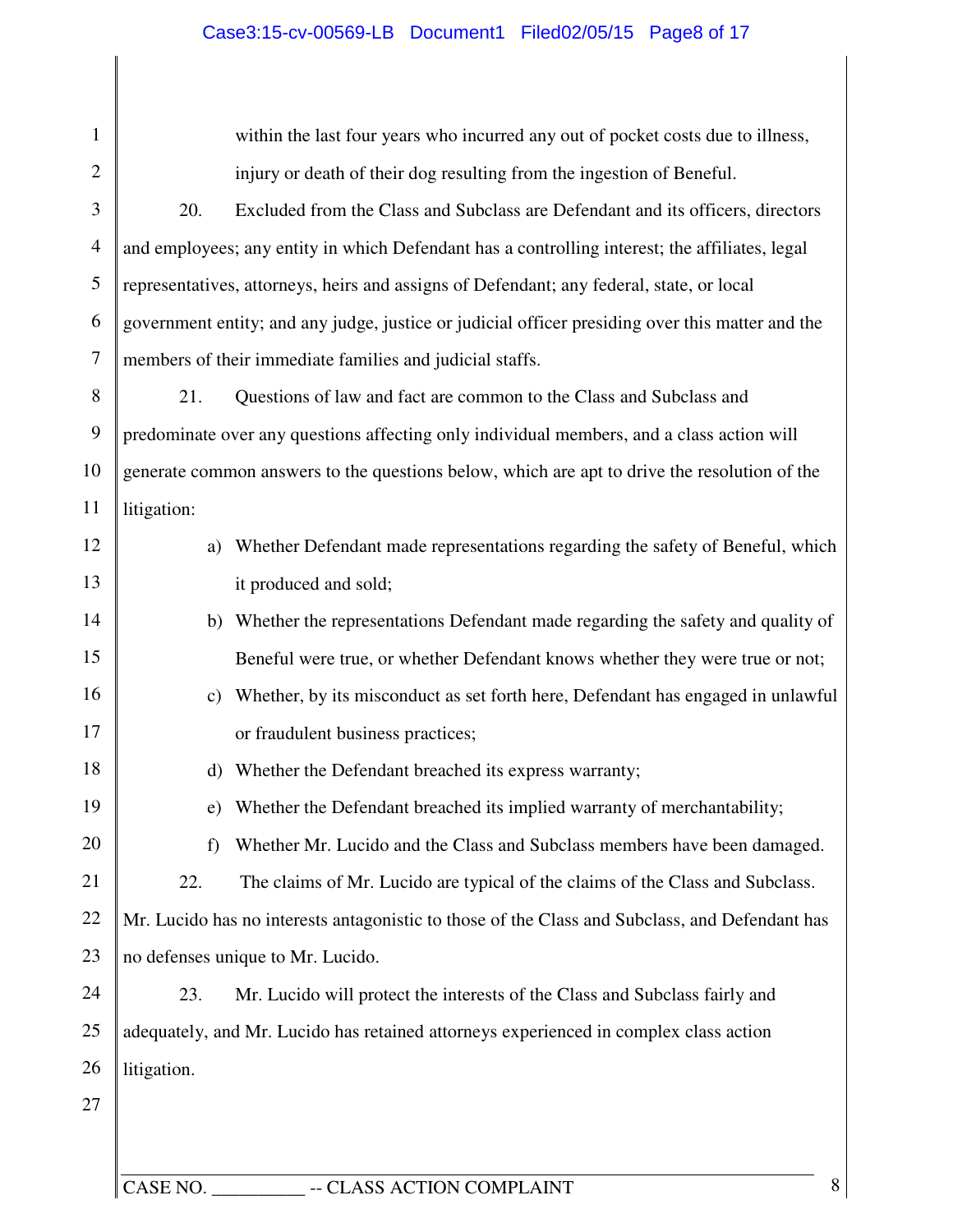### Case3:15-cv-00569-LB Document1 Filed02/05/15 Page9 of 17

1 2 3 4 5 6 7 8 9 10 11 12 13 14 15 16 17 18 19 24. A class action is superior to all other available methods for this controversy because (i) the prosecution of separate actions by the members of the Class and Subclass would create a risk of adjudications with respect to individual members of the Class and Subclass that would, as a practical matter, be dispositive of the interests of the other members not parties to the adjudications, or substantially impair or impede their ability to protect their interests; (ii) the prosecution of separate actions by members of the Class and Subclass would create a risk of inconsistent or varying adjudications with respect to the individual members of the Class and Subclass, which would establish incompatible standards of conduct for Defendant; (iii) Defendant acted or refused to act on grounds generally applicable to the Class and Subclass; and (iv) questions of law and fact common to the Class and Subclass predominate over any questions affecting only individual members, and a class action is superior to other available methods for the fair and efficient adjudication of the controversy. 25. Mr. Lucido does not anticipate any difficulty in the management of this litigation. 26. The nature of notice to the proposed Class and Subclass is contemplated to be by direct mail/e-mail upon certification of the Class and Subclass or, if such notice is not practicable, by the best notice practicable under the circumstance including, but not limited to, publication in major newspapers and on the Internet. **FIRST CAUSE OF ACTION Breach of Implied Warranty** 

# **On Behalf of the Class**

27. Mr. Lucido realleges all prior allegations as though fully set forth herein.

22 23 28. Mr. Lucido and Class members purchased pet food produced by the Defendant based on the implied understanding that Beneful was safe for their pets to consume.

24 25 29. Beneful was and is not safe for pets to consume and has caused pets to become ill and/or die after consumption.

26 27 30. Beneful constitutes a "good" within the meaning of Uniform Commercial Code

CASE NO. \_\_\_\_\_\_\_\_\_\_ -- CLASS ACTION COMPLAINT 9

20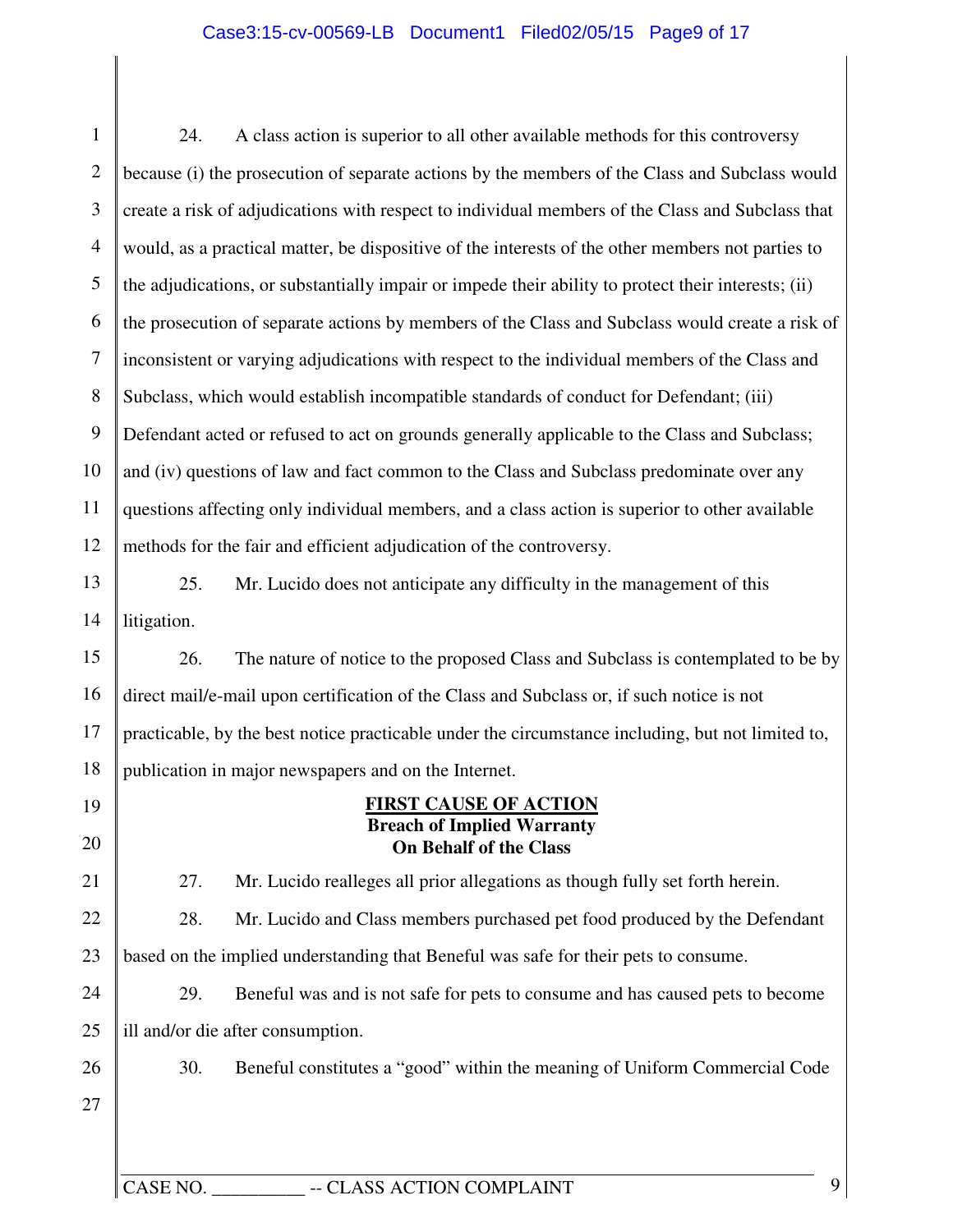### Case3:15-cv-00569-LB Document1 Filed02/05/15 Page10 of 17

1 Article 2.

11

12

2 3 4 31. Defendant's conduct as described herein constitutes a breach of the implied warranty of merchantability and the implied warranty of fitness for a particular purpose in that Beneful is dangerous and not fit for its purpose as a dog food.

5 6 7 8 9 10 32. As a proximate result of the aforementioned wrongful conduct and breach, Mr. Lucido and Class members have suffered damage in an amount to be proven at trial. Defendant had actual or constructive notice of such damages, and such damages may fairly and reasonably be considered as arising naturally from the breach or may reasonably be supposed to have been in the contemplation of the parties at the time they made warranties as to Beneful, and the probable result of the breach of such warranties.

### **SECOND CAUSE OF ACTION Breach of Express Warranty On Behalf of the Class**

13 14 15 16 17 18 19 33. Mr. Lucido realleges all prior allegations as though fully set forth herein. 34. The representations on Defendant's packaging created an express warranty that the contents shall conform to the representations of the package, including that Beneful is fit for consumption by pets, under both common law and section 2-313 of the Uniform Commercial Code. Said representations include, but are not limited to, Beneful being "healthy," offering "great nutrition" to dogs, promoting "healthy growth" and that customers' satisfaction would be guaranteed.

20 21 22 35. Mr. Lucido and the Class reasonably and foreseeably relied on this warranty in the contract for purchase of Beneful for the purpose of feeding their pets, such that the warranty became a basis of the bargain by which Mr. Lucido and the Class chose to purchase Beneful.

23 24 36. Beneful was not safe for pets to consume and caused pets to become ill and/or die. The unsafe nature of the pet food constituted a breach of the express warranty.

25 26 27 37. As a proximate result of the aforementioned wrongful conduct and breach, Mr. Lucido and Class members have suffered damage in an amount to be proven at trial. Defendant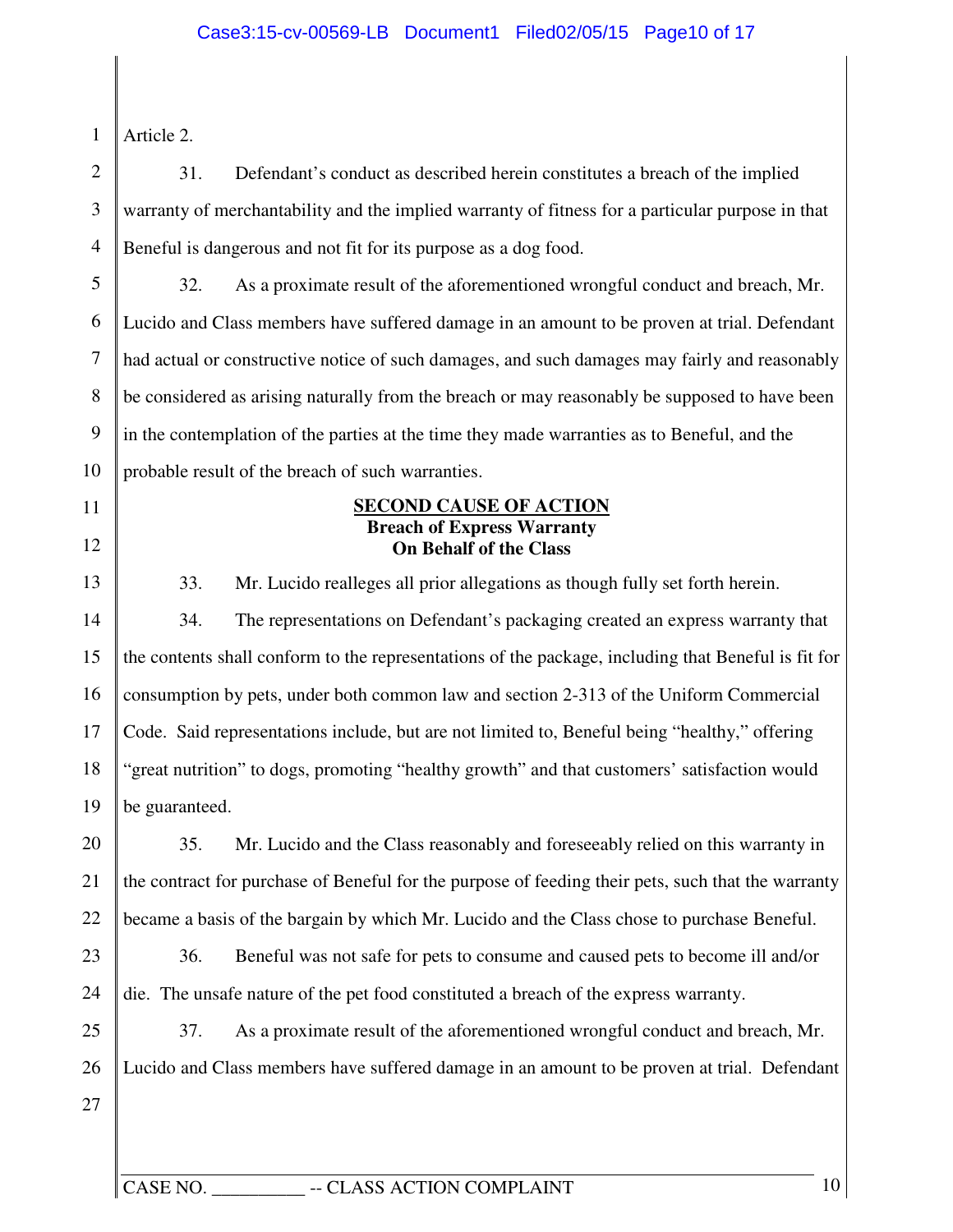### Case3:15-cv-00569-LB Document1 Filed02/05/15 Page11 of 17

|    | has actual or constructive notice of such damages, and such damages may fairly and reasonably        |
|----|------------------------------------------------------------------------------------------------------|
|    | be considered as arising naturally from the breach or may reasonably be supposed to have been        |
|    | in the contemplation of the parties at the time they made warranties as to Beneful, and the          |
|    | probable result of the breach of such warranties.                                                    |
|    | <b>THIRD CAUSE OF ACTION</b>                                                                         |
|    | <b>Negligence</b><br><b>On Behalf of the Class</b>                                                   |
|    | 38.<br>Mr. Lucido realleges all prior allegations as though fully set forth herein.                  |
|    | Defendant owed a duty of care to Mr. Lucido and the Class to offer pet food free<br>39.              |
|    | from deleterious and harmful effects and suitable for consumption by dogs.                           |
|    | 40.<br>Defendant breached this duty by selling Beneful, which is harmful and                         |
|    | deleterious, without adequate quality control and testing; without using proper manufacturing        |
|    | and production practices; without properly investigating reports of pet deaths and illnesses         |
|    | following consumption of Beneful; and without adequately warning Mr. Lucido and the Class            |
|    | of the dangers on the product packaging. Such conduct by Defendant was negligent and/or              |
|    | reckless.                                                                                            |
|    | Defendant knew or should have known that Beneful posed a risk of harm to<br>41.                      |
|    | pets; that purchasers of Beneful, including Mr. Lucido and the Class, would not recognize the        |
|    | risk; and that consumption of Beneful by pets would foreseeably result in injury and death to        |
| 19 | pets, constituting property damage to Mr. Lucido and the Class.                                      |
|    | As a proximate cause of Defendant's negligent acts alleged herein, Mr. Lucido<br>42.                 |
|    | and the Class members suffered injury to property, specifically in the illness and deaths of their   |
|    | pets and associated expenses, in an amount to be proven at trial.                                    |
|    | <b>FOURTH CAUSE OF ACTION</b><br><b>Negligent Misrepresentation</b><br><b>On Behalf of the Class</b> |
|    | 43.<br>Mr. Lucido realleges all prior allegations as though fully set forth herein.                  |
|    | 44.<br>Defendant owed Mr. Lucido and the Class a duty to exercise reasonable care in                 |
|    |                                                                                                      |
|    | 11<br>CASE NO.<br>-- CLASS ACTION COMPLAINT                                                          |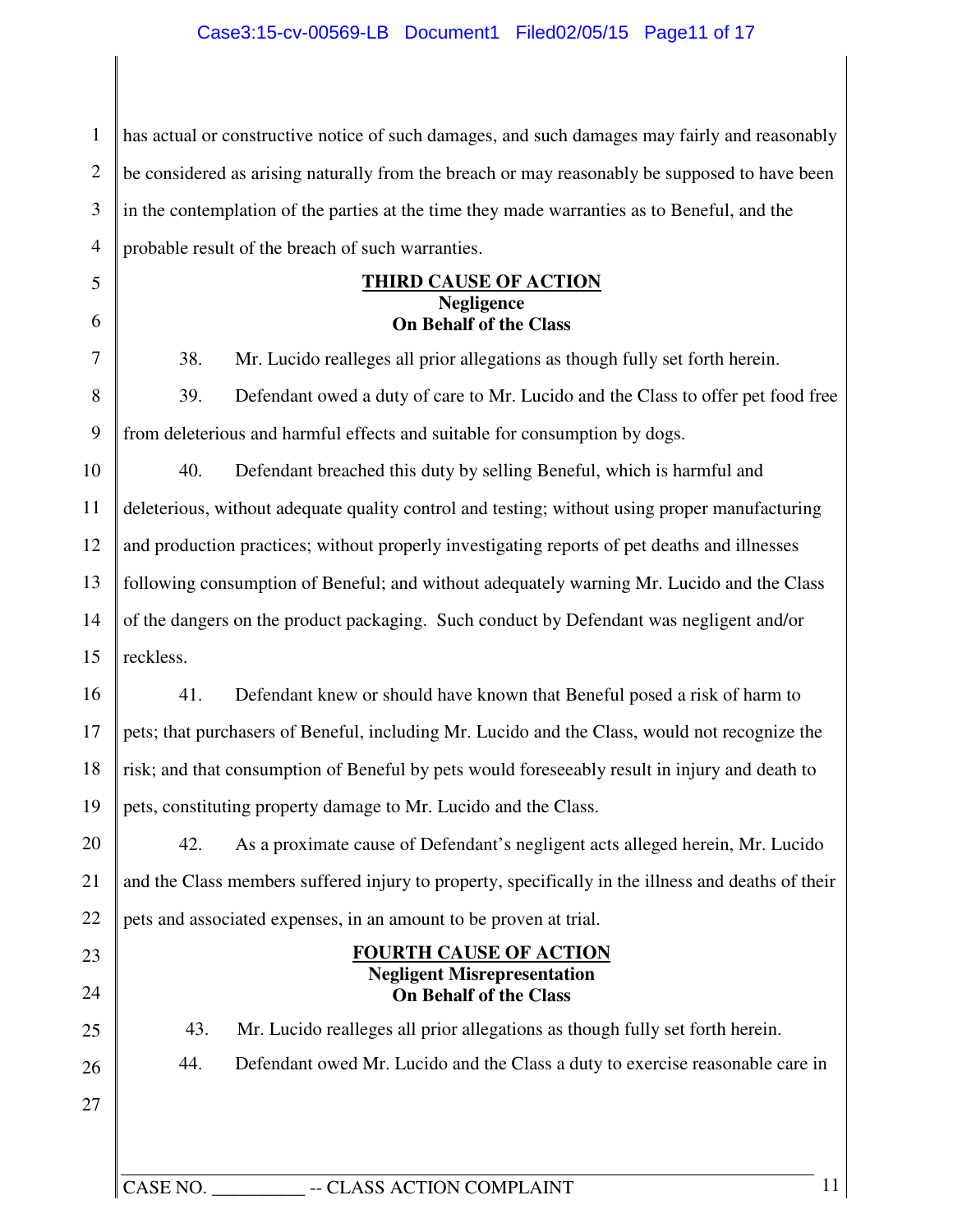# Case3:15-cv-00569-LB Document1 Filed02/05/15 Page12 of 17

| $\mathbf{1}$   |                | representing the safety of Beneful.                                                              |
|----------------|----------------|--------------------------------------------------------------------------------------------------|
| $\overline{2}$ | 45.            | Defendant falsely represented that Beneful was safe for consumption by dogs.                     |
| 3              | 46.            | In reality, Beneful caused dogs to become ill and, in some cases, to die.                        |
| $\overline{4}$ | 47.            | Mr. Lucido and the Class reasonably relied on the information provided by                        |
| 5              |                | Defendant regarding the safety of Beneful.                                                       |
| 6              | 48.            | As a proximate cause of Defendant's false representations, Mr. Lucido and the                    |
| $\tau$         |                | Class members suffered injury to property, specifically in the illness and deaths of their pets  |
| 8              |                | and associated expenses, in an amount to be proven at trial.                                     |
| 9              |                | <b>FIFTH CAUSE OF ACTION</b>                                                                     |
| 10             |                | <b>Strict Products Liability</b><br><b>On Behalf of the Class</b>                                |
| 11             | 49.            | Mr. Lucido realleges all prior allegations as though fully set forth herein.                     |
| 12             | 50.            | Defendant, as set forth above, is a manufacturer and distributor of Beneful.                     |
| 13             | 51.            | Beneful in all its forms is defective in design and/or manufacture in that it                    |
| 14             |                | contains and ingredient or ingredients that are harmful to animals upon consumption. Beneful     |
| 15             |                | was further defective due to inadequate testing. Defendant knew that Beneful would be            |
| 16             |                | purchased and used without inspection, or testing for defects and harmful substances by the      |
| 17             | purchaser.     |                                                                                                  |
| 18             | 52.            | Further, Beneful was under the exclusive control of Defendant and was sold                       |
| 19             |                | without warning as to its health risks. Defendant had a duty to warn purchasers of the health    |
| 20             |                | risks posed by Beneful in an effective manner. Such warnings should have been placed on the      |
| 21             |                | packaging at point-of-sale or in another manner reasonably calculated to fairly warn purchasers  |
| 22             | of the danger. |                                                                                                  |
| 23             | 53.            | The kinds of harm which befell Mr. Lucido and the Class and their pets were                      |
| 24             |                | foreseeable results of the defects in Beneful.                                                   |
| 25             | 54.            | Neither Mr. Lucido nor any member of the Class had any reason to know, prior                     |
| 26             |                | to or at the time of purchase, or any time prior to the injuries to their pets, that Beneful was |
| 27             |                |                                                                                                  |
|                |                |                                                                                                  |
|                | CASE NO.       | 12<br>-- CLASS ACTION COMPLAINT                                                                  |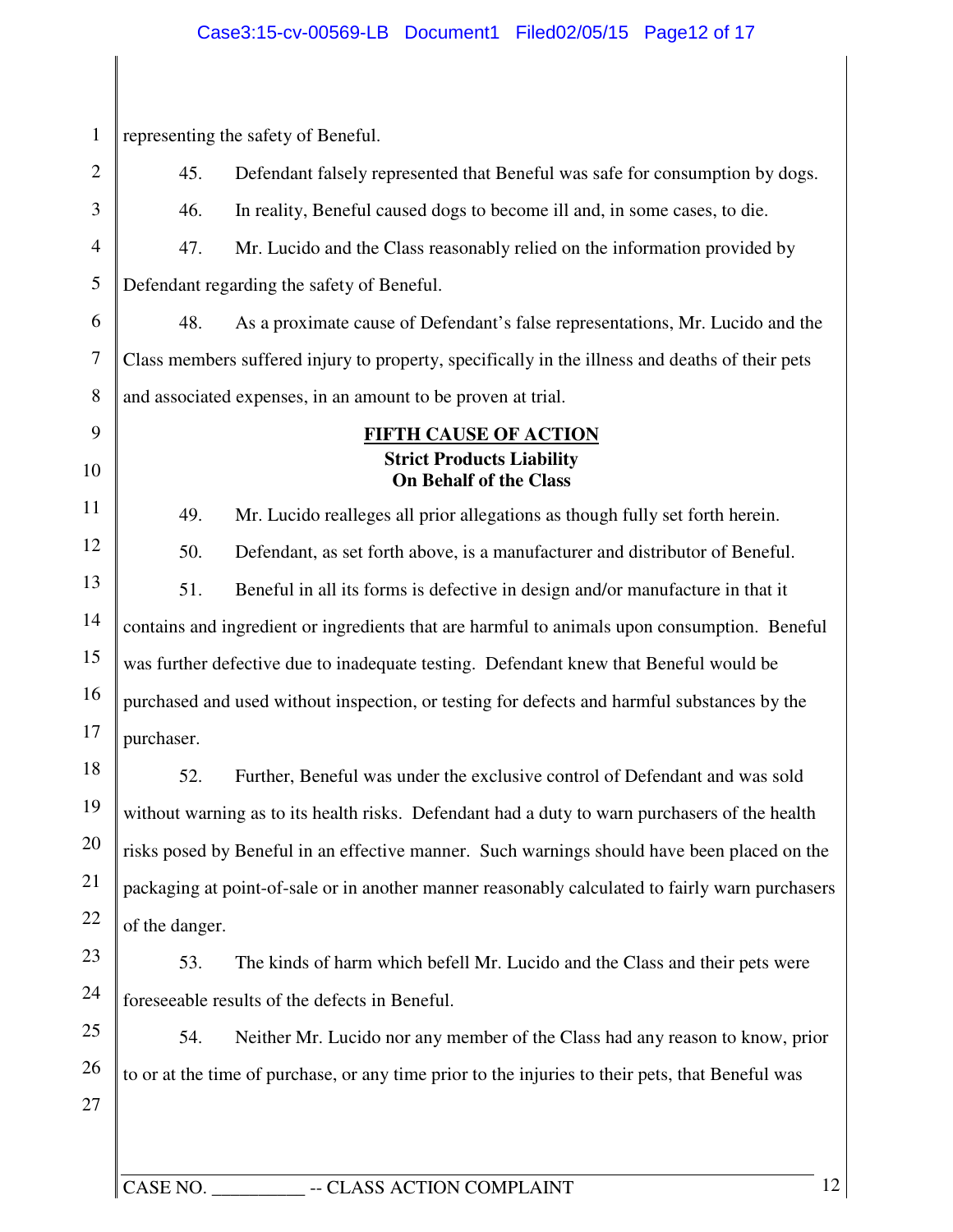1 defective and harmful.

5

6

7

8

2 3 4 55. Mr. Lucido and the Class have been damaged as a result of the defects in design and manufacture of Beneful, and as a result of Defendant's failure to warn of its health risks, in an amount to be proven at trial.

### **SIXTH CAUSE OF ACTION**

### **Violation of the Consumers Legal Remedies Act (Cal. Civ. Code §1750** *et seq.***) On Behalf of the California Subclass**

56. Mr. Lucido realleges all prior allegations as though fully set forth herein.

57. Defendant's sale of dangerous and defective pet food constitutes an unlawful,

9 deceptive and unfair business act within the meaning of the Consumers Legal Remedies Act,

10 California Civil Code section 1750 *et seq*.

11 58. Defendant is a "person" as defined under California Civil Code section 1761(c).

12 13 59. Defendant violated Civil Code sections 1770(a)(5) and (a)(7) when it failed to disclose that Beneful is inherently defective and dangerous and not fit for its intended purpose.

14 15 Defendant's sale of hazardous pet food has the capacity to deceive a substantial portion of the public and to affect the public interest.

16 17 60. As a result of the practices described herein, Defendant has committed the following violations of section 1770:

18 19 20 a. Defendant have represented that Beneful has characteristics or benefits that it does not have including. that it is "healthy" and offers "great nutrition" (section  $1770(a)(5)$ ); and

b. Defendant has falsely represented that Beneful is of a particular standard, quality, or grade (section  $1770(a)(7)$ ).

23 24 61. Defendants undertook its deceptive practices with the design and purpose of inducing Mr. Lucido and the California Subclass to purchase Beneful, which they did.

25 26 62. Defendant engaged in marketing efforts to reach the California Subclass and persuade members to purchase Beneful, which was defective, leading to the injuries to their

27

21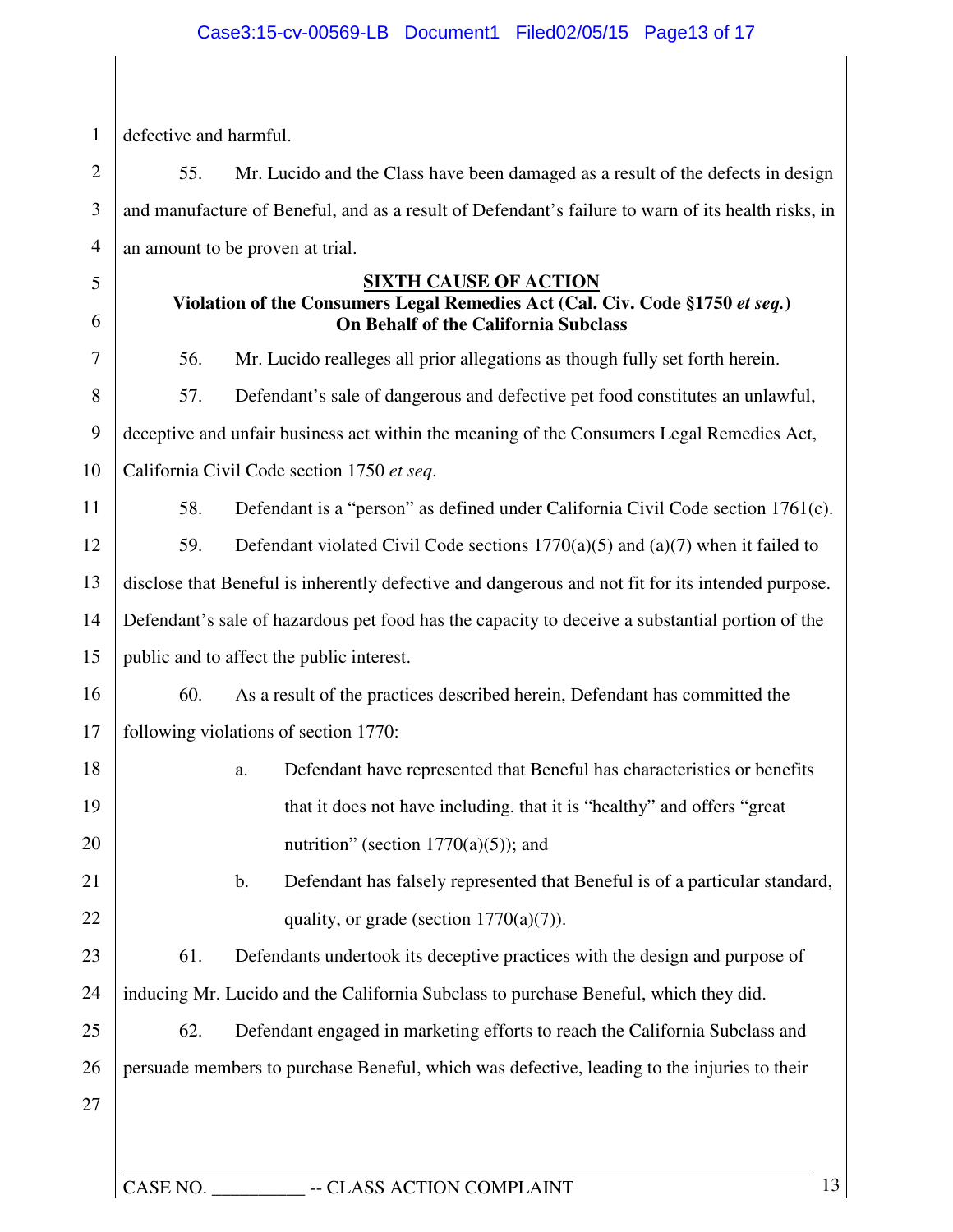#### Case3:15-cv-00569-LB Document1 Filed02/05/15 Page14 of 17

1 pets and other damages.

2 3 63. As a result of Defendant's unfair and deceptive acts and practices, Mr. Lucido and the California Subclass have suffered damages in an amount to be proven at trial.

4 5 6 7 8 9 10 11 64. Mr. Lucido and the California Subclass are providing Defendant with the notice required by the Consumers Legal Remedies Act by giving notice of Defendant's violation of the Act by certified mail. Mr. Lucido and the California Subclass at this time request only injunctive relief, until the expiration of the thirty-day period in which Defendant may respond to the notice. Such injunctive relief may include recall, among other things. Mr. Lucido and the California Subclass will amend the Complaint to add claims for damages in the event Defendant does not respond to the notice in the specified time. As such, Mr. Lucido has complied with California Civil Code section 1782(a).

12

13

14

15

#### **SEVENTH CAUSE OF ACTION Violation of the Unfair Competition Law (Cal. Bus. & Prof. Code §17200** *et seq.***) On Behalf of the California Subclass**

- 65. Mr. Lucido realleges all prior allegations as though fully set forth herein.
- 66. Defendant's practices as alleged in this Complaint constitute unlawful, unfair

16 and fraudulent business acts and practices under the UCL, Bus. & Prof. Code §§ 17200, *et seq.*

17 18 67. The UCL prohibits acts of "unfair competition," including any unlawful, unfair, or fraudulent business act or practice.

19 20 21 22 23 24 25 68. A violation of another law is treated as "unlawful competition" that is independently actionable. A business practice is "unfair" if: a) the utility of Defendant's conduct is substantially outweighed by the gravity of the harm to the alleged victim; b) Defendant's practice violates public policy as declared by specific constitutional, statutory, or regulatory provisions or is immoral, unethical, oppressive, unscrupulous, or substantially injurious to consumers; or c) Defendant's practice would deceive a reasonable consumer.

- 
- 26 27

69. Defendant committed unlawful practices because it violated the CLRA.

- 70. Defendant committed unfair practices because it manufactured and distributed
-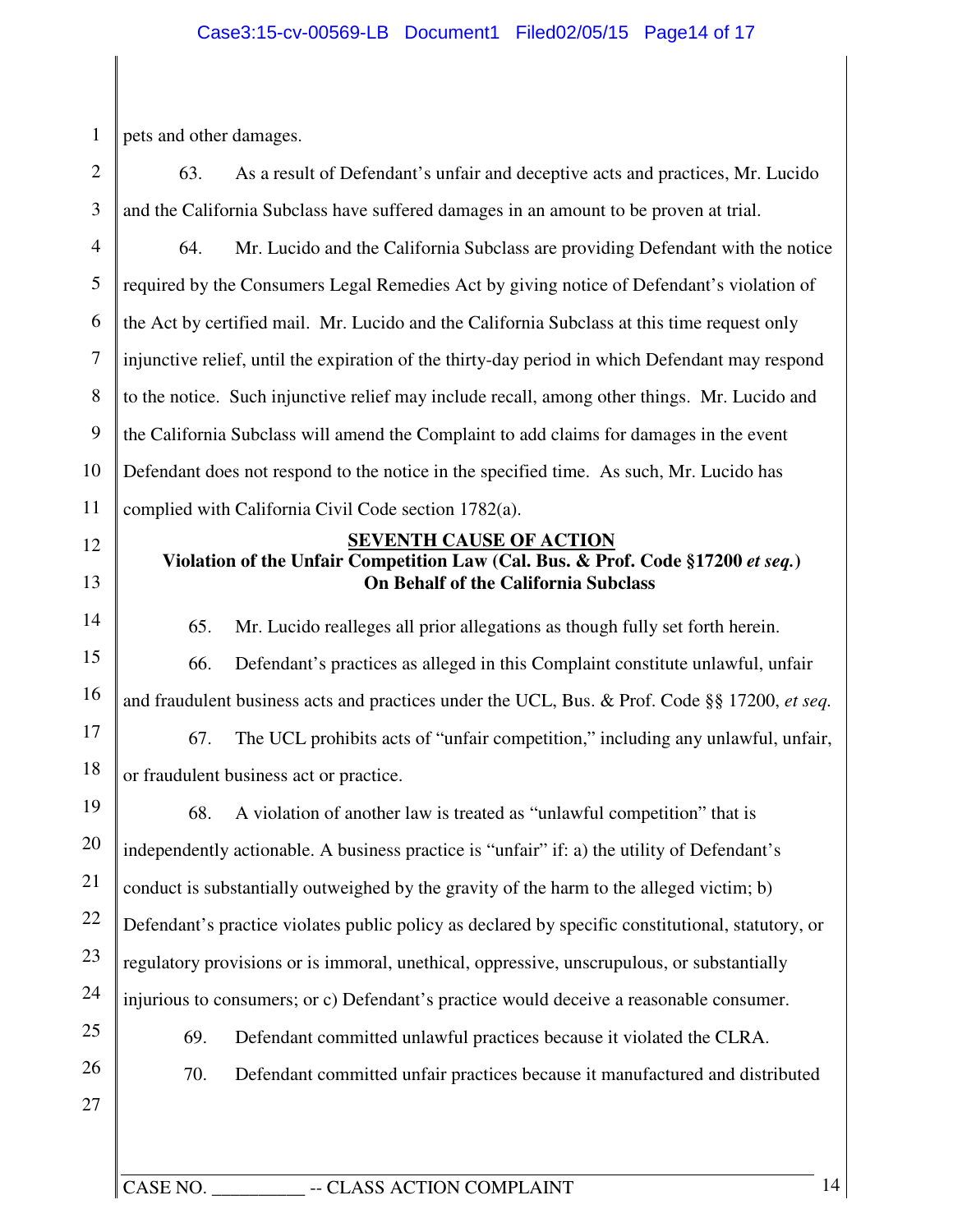### Case3:15-cv-00569-LB Document1 Filed02/05/15 Page15 of 17

1 2 Beneful, which is harmful to dogs, despite knowledge of the defect, and in a manner that would deceive a reasonable consumer.

3 4 5 6 71. Defendant engaged in unfair, deceptive, untrue or misleading advertising by representing that Beneful was "healthy," with "great nutrition," and that it promoted "healthy growth" such that Defendant guaranteed satisfaction, despite the fact that Beneful was not safe for consumption by dogs.

7 8 9 10 72. Defendant committed unfair, unlawful or fraudulent practices by: (a) representing that Beneful was safe for dogs to consume when it was not; and (b) continuing to represent the health benefits of Beneful despite being aware of numerous complaints from users of Beneful that their dogs had become ill or died after consuming it.

11 12 13 73. Mr. Lucido and the California Subclass members relied on such statements and omissions. Had Mr. Lucido and the California Subclass members known that Beneful presented a health hazard to their dogs, they never would have purchased it.

14 15 16 74. Accordingly, Plaintiff seeks an injunction requiring Defendant to cease selling Beneful and to recall any of the product currently in distribution, restitution, and all other relief this Court deems appropriate.

17

18

**EIGHTH CAUSE OF ACTION** 

### **Violation of the False Advertising Law (Cal. Bus. & Prof. Code §17500** *et seq.***) On Behalf of the California Subclass**

19 20 21 22 23 24 75. Mr. Lucido realleges all prior allegations as though fully set forth herein. 76. Defendant disseminated advertising within California and throughout the United States. Defendant disseminated or caused to be disseminated the materially untrue and misleading advertising described in this Complaint with the intent to directly or indirectly induce Mr. Lucido and the California Subclass to purchase Beneful. 77. The advertising misrepresenting the Beneful's health benefits, or omitting to

25 26 state that Beneful posed a health risk to dogs, were untrue, misleading, and deceptive as set forth in this Complaint.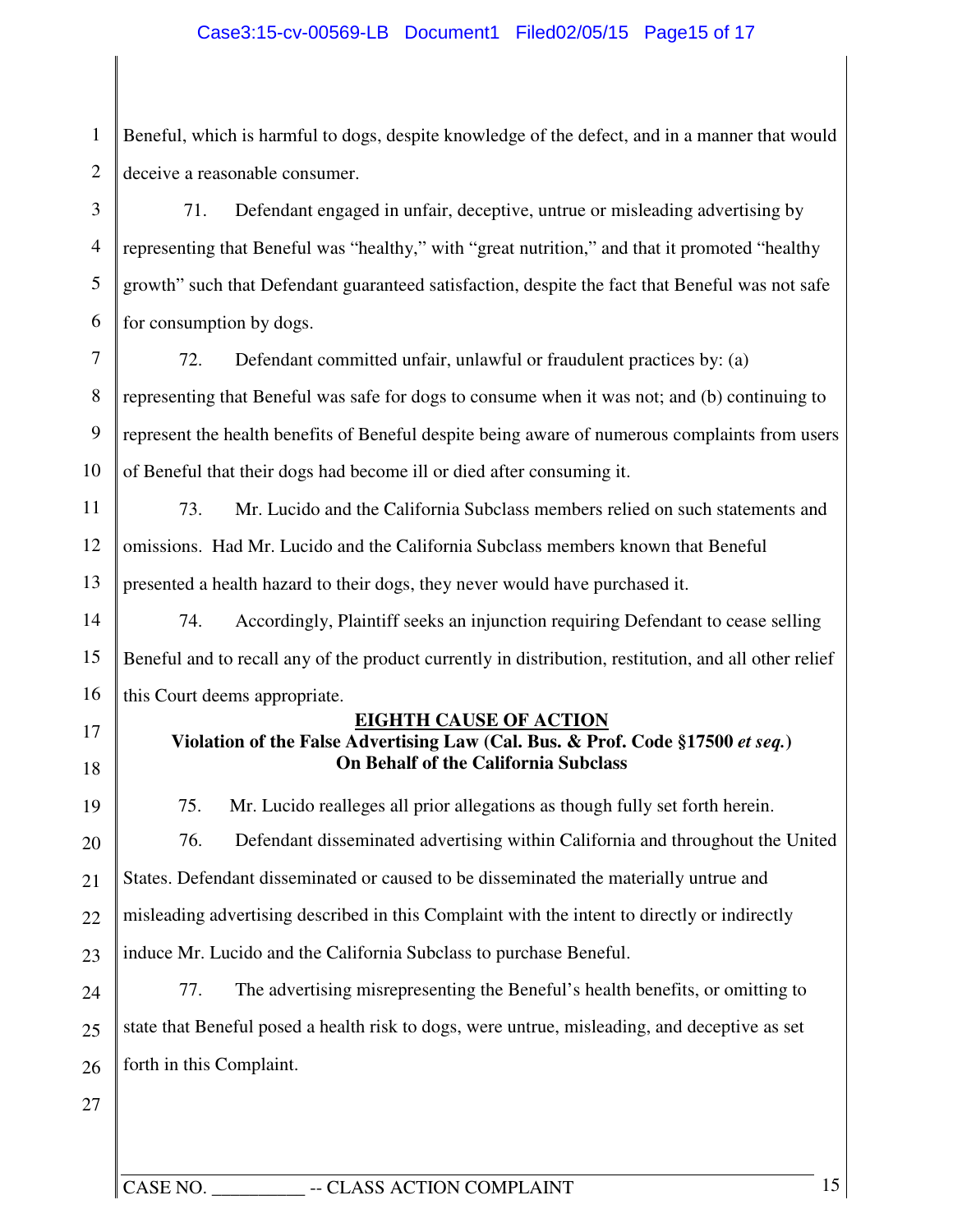# Case3:15-cv-00569-LB Document1 Filed02/05/15 Page16 of 17

| $\mathbf{1}$   | 78.      | When Defendant disseminated the advertising described here, it knew, or by the                   |
|----------------|----------|--------------------------------------------------------------------------------------------------|
| $\overline{2}$ |          | exercise of reasonable care should have known, that the statements concerning Beneful were       |
| $\mathfrak{Z}$ |          | untrue or misleading, or omitted to state the truth about the Beneful, in violation of the False |
| $\overline{4}$ |          | Advertising Law, Cal. Bus. & Prof. Code §17500, et seq.                                          |
| $\mathfrak{S}$ | 79.      | Mr. Lucido, on behalf of himself and the California Subclass, seeks restitution,                 |
| 6              |          | disgorgement, injunctive relief, and all other relief allowable under §17500, et seq.            |
| $\overline{7}$ |          | <b>PRAYER</b>                                                                                    |
| 8              |          | WHEREFORE, Mr. Lucido and the Class and Subclass request that the Court enter an                 |
| 9              |          | order of judgment against Defendant including the following:                                     |
| 10             | 1.       | Certification of the action as a class action under Rule 23 of the Federal Rules of              |
| 11             |          | Civil Procedure and appointment of Plaintiff as Class Representative and his                     |
| 12             |          | counsel of record as Class Counsel;                                                              |
| 13             | 2.       | An order requiring Defendant to pay Mr. Lucido and other Class and Subclass                      |
| 14             |          | members an amount of actual, statutory, and punitive damages, and restitution in                 |
| 15             |          | an amount to be determined at trial, and where allowed by law;                                   |
| 16             | 3.       | An order grating equitable relief in the form of restitution and/or disgorgement                 |
| 17             |          | of all unlawful or illegal profits received by Defendant as a result of the                      |
| 18             |          | unlawful, unfair and/or deceptive conduct alleged herein;                                        |
| 19             | 4.       | An order granting Plaintiffs' reasonable costs and attorneys' fees; and                          |
| 20             | 5.       | An order granting such other relief as may be just and proper.                                   |
| 21             |          | <b>JURY TRIAL DEMAND</b>                                                                         |
| 22             |          | Plaintiff hereby demands a jury trial for all individual and Class claims so triable.            |
| 23             |          | Respectfully submitted,                                                                          |
| 24             |          |                                                                                                  |
| 25             |          | Dated: February 5, 2015<br>By: <b>/s/ Jeffrey B. Cereghino</b>                                   |
| 26             |          |                                                                                                  |
| 27             |          |                                                                                                  |
|                |          |                                                                                                  |
|                | CASE NO. | -- CLASS ACTION COMPLAINT<br>16                                                                  |